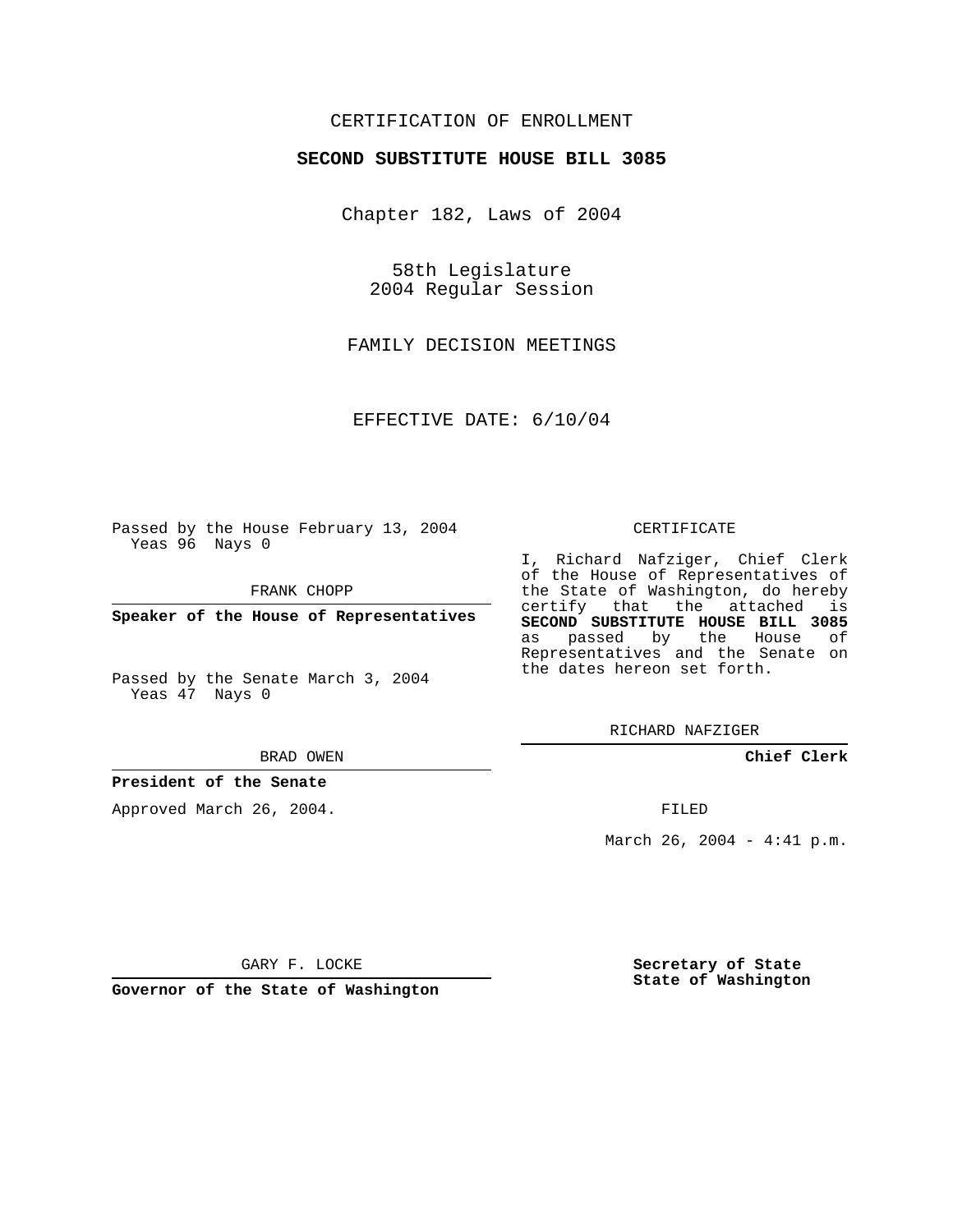# **SECOND SUBSTITUTE HOUSE BILL 3085** \_\_\_\_\_\_\_\_\_\_\_\_\_\_\_\_\_\_\_\_\_\_\_\_\_\_\_\_\_\_\_\_\_\_\_\_\_\_\_\_\_\_\_\_\_

\_\_\_\_\_\_\_\_\_\_\_\_\_\_\_\_\_\_\_\_\_\_\_\_\_\_\_\_\_\_\_\_\_\_\_\_\_\_\_\_\_\_\_\_\_

Passed Legislature - 2004 Regular Session

## **State of Washington 58th Legislature 2004 Regular Session**

**By** House Committee on Appropriations (originally sponsored by Representatives Kagi, Boldt, Dickerson, Orcutt, Shabro, Pettigrew, Darneille and Morrell)

READ FIRST TIME 02/10/04.

 AN ACT Relating to family decision meetings; adding a new section to chapter 74.13 RCW; and creating a new section.

BE IT ENACTED BY THE LEGISLATURE OF THE STATE OF WASHINGTON:

 NEW SECTION. **Sec. 1.** (1) The legislature finds that engaging families in decision making when their children are involved in the child welfare system generally improves the outcomes for children. By involving families in the decision-making process, it is anticipated that the number of out-of-home placements can be reduced, as well as the incidence of behavioral, physical, and mental health problems for individual children. For those children in out-of-home placements, the number of placements for individual children, the likelihood of placing individual children with siblings, and successful reunifications are expected to improve as a result of family engagement. Based on the experience in the state where families have been engaged in decision making, these improved outcomes will result in cost savings to the state as fewer and less costly services and supports for children and families are needed.

 (2) It is the intent of the legislature to encourage and support meaningful family involvement in the decision making related to